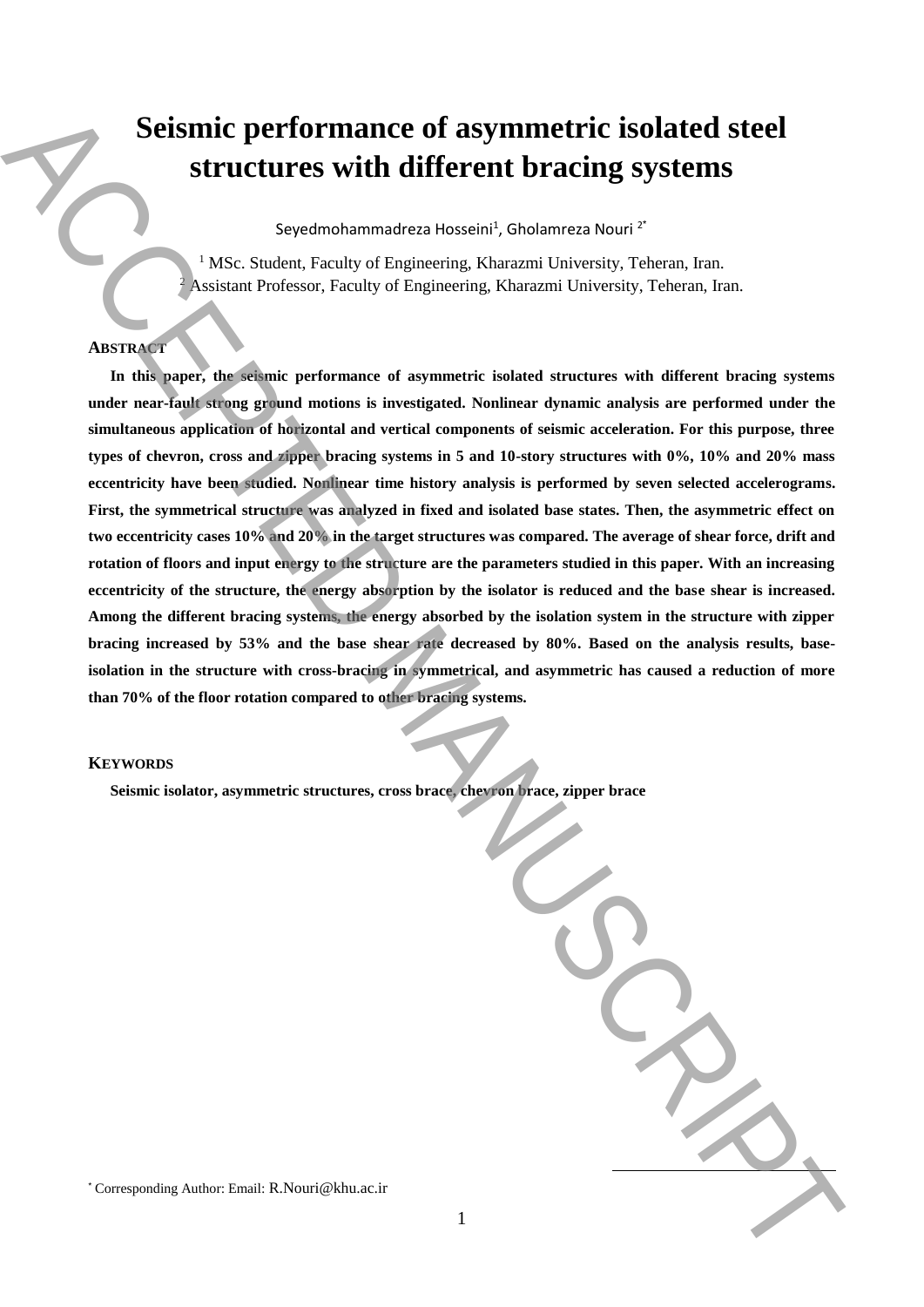# **1. Introduction**

Seismic isolators to improve the seismic performance of structures have received much attention in recent years. In the base-isolated structures, during an earthquake, most of the lateral deformation occurs at the level of the isolator and the deformation of the superstructure will be very low, so the nonlinear behavior and consequently damage to the superstructure will be greatly reduced [1]. Ryan and Chopra (2004) studied one-story building by different eccentricity in two directions under time history analysis. They concluded that by increasing the eccentricity the displacement of the isolators will be increase [2]. Kangda and Baker (2018) investigated the effect of isolated system parameters including yield strength, post-yield stiffness ratio and yield displacement on the seismic response of the building. In this study, it was observed that LRB effectively reduces structural acceleration and damage of the building due to the vibration of strong ground motion [3]. **1.** Internetion the number of each control in the structure of the structure of the structure of the structure of the structure of the structure of the structure of the structure of the structure of the structure of the

In this paper, the behavior of 5 and 10-story asymmetric isolated-structure with three types of cross bracing systems  $(X)$ , Chevron  $(V)$  and Zipper  $(Z)$  applying nonlinear dynamic analysis under the effect of three horizontal and vertical components of earthquake has been studied. Two mass asymmetric ratio 10% (A10%), 20% (A20%) and symmetric case (A0%) are considered in the analysis.

Study of the performance of asymmetric isolated steel structures with different bracing systems under the effect of horizontal and vertical components is the distinguishing feature of this study from other previous studies.

# **2. Structural modeling and specification of seismic isolation**

The modeling and seismic assumptions in this paper are as follows. Soil type II, site seismicity (A=0.35), coefficient of behavior  $(R=6)$  and importance of the structure (I=1) are assumed. The dead and live load of the floor is 500 kg/m<sup>2</sup> and 1000 kg/m<sup>2</sup>, respectively. The design of the structure is based on the Iranian seismic regulations (Code 2800) and the national building regulations for steel structures. Isolator design based on ASCE7-16 regulation is based on MCER. [4][5][6] The specifications of the isolators of 5 and 10 story structures are presented in "Table 1". Dynamic analysis of the three-component time history is performed with seven different accelerometers recorded in the near field.

#### **Table 1. Specifications of Isolators**

| <b>Story Level</b>               | 5      | 10   |
|----------------------------------|--------|------|
| Type of Base<br><b>Isolation</b> | LRB    | LRB  |
| $D_d$ (mm)                       | 258    | 355  |
| $K_{\rm eff}$ (kN/m)             | 941    | 1206 |
| $K_1(kN/m)$                      | 1280   | 7433 |
| $F_{v}$ (kN)                     | 417.72 |      |
| $K_1/K_2$                        | 0.1    |      |

## **3. Results and Discussion**

Studies on the input energy of the structure showed that by increasing the number of floors from 5 to 10, energy absorption by the isolation system has decreased. "Figure 1" shows the average energy absorption changes of the isolation system in 5 and 10 story structures. With increasing the height of the structure, this value decreased by 7% on average. The highest energy absorption by this system was due to the increase in the number of floors occurs in zipper bracing system (Z) and the lowed occurs in chevron bracing system. "Figure 2" shows the average changes in the reduction of the base shear in the isolated and the fixed base structures. By increasing of the story number, the reduction of the base shear has decreased by an average of 27%, which indicates that the isolator has been more effective in the 5-story structure.

The maximum change in shear force reduction assuming an increase in the height of the structure is 28% in chevron bracing system (V) and 25% in zipper bracing system (Z), which is the lowest value compared to other bracing systems.

As can be seen in "Figure 3", the maximum drift has also increased as the number of structural story increases. Among the different bracing systems, zipper (Z) and chevron (V) bracing system has the best and weakest performance, respectively.

In general, by increasing the number of structure story from 5 to 10, the rotation of the structure increases by an average of 70%. Due to the isolation of the structure, the amount of changes in the rotation of floors in the 5 story structure decreased by 75% and in the 10-story

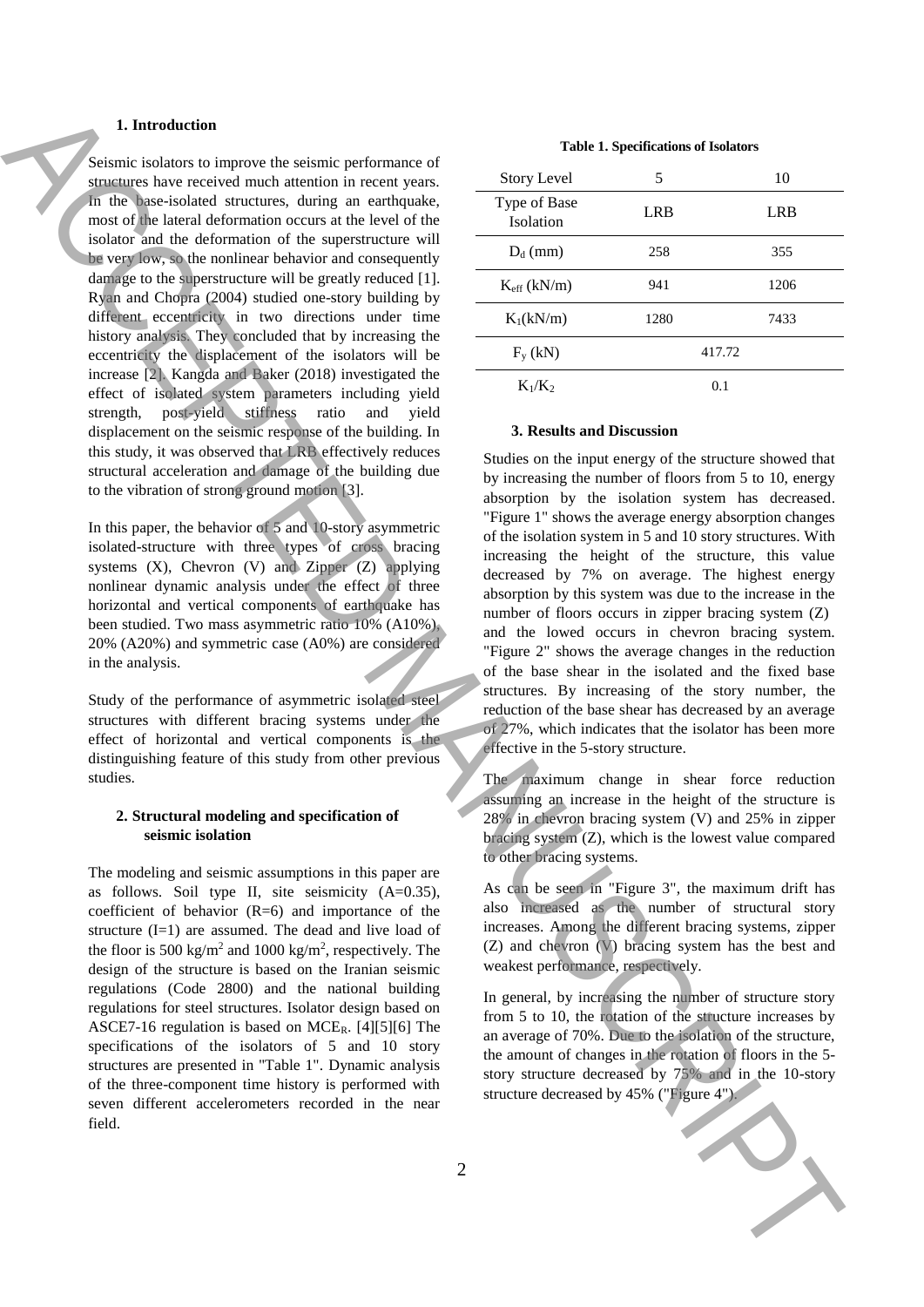

**Figure 1. Average energy absorption by the isolation system in structures of 5 and 10 story with different braces (X, V, Z) & asymmetric rate (A0%, A10%, A20 %)**



**Figure 2. Average base shear reduction by the isolation system in structures of 5 and 10 story with different braces (X, V, Z) & asymmetric rate (A0%, A10%, A20%)**



**Figure 3. Average maximum drift by the isolation system in structures of 5 and 10 story with different braces (X, V, Z) & asymmetric rate (A0%,A10%,A20%)**



# **Figure 4. Maximum of rotation of floors by the isolation system in structures of 5 and 10 story with different braces (X, V, Z) & asymmetric rate (A0%, A10%, A20 %)**

## **4. Conclusions**

- 1. In 5 and 10 story isolated-structures bracing system Z had the best performance of energy absorption (53%). With increasing the height of the structure, this value has decreased by 7%.
- 2. Among the structures with different braces, the structure with Z brace had the least value of base shear and the most reduction. V brace had the least reduction in base shear due to isolation.
- 3. In the 5-story structure, the z bracing system and in the 10-story structure, the X bracing system had the lowest drift rate. Also, asymmetric increase in the structure has no effect on the drift rate of fixed or base isolated structures.

The structure with  $X$  brace has the lowest amount of torsion and the structure with V brace has the highest amount of torsion in the floors.

5. Among the structures with different braces, the structure with X bracing and the structure with V bracing have the lowest and highest torsion rates in the floors, respectively. With the increase in the number of structural floors from 5 to 10, the rotation of structural floors has also increased. Based on the results.

### **5. References**

- [1] A. Chopra, Dynamics of Structures. Theory and Applications toEarthquake Engineering, 2017.
- [2] K. Ryan and A. Chopra, "Estimation of seismic demands on isolators in asymmetric buildings using non-linear analysis," *Earthquake Engineering &*